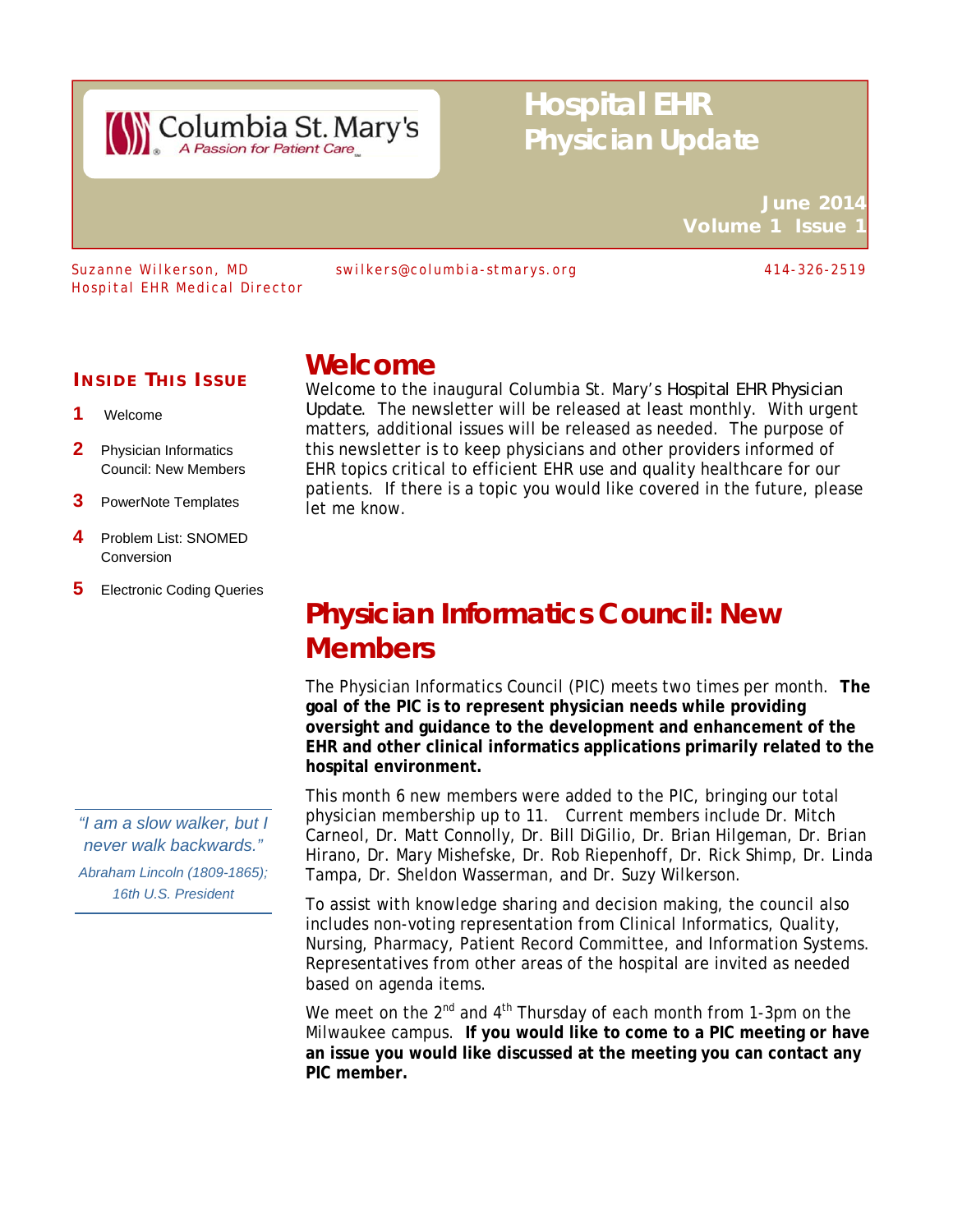## **PowerNote Templates**

**Custom PowerNote templates have been created for use in the hospital to improve efficiency with creating electronic documentation and also to improve the final look of the notes.** The custom templates that we have created for the hospital include a Progress Note, H+P, Consult Note, Critical Care Note, Discharge Summary, and Death Summary as well as some subspecialty notes for anesthesia, pulmonology, behavioral medicine, palliative care, and CT surgery.

As shown below, these custom templates can be found using the "Catalog" tab. Make sure you choose the CSM Custom Catalog with the drop down arrow.

**If you are not currently using PowerNote and would like training for use in the hospital setting, or if you feel a subspecialty custom note would improve your workflow please contact me.** 

| *Type:<br>◡<br>*Date: 06/17/2014<br>$\hat{z}$ $\sim$<br>1608<br>$\hat{\cdot}$<br><b>CDT</b><br>Title:<br>Encounter Pathway<br>Existing<br>Catalog<br>Precompleted<br>Recent<br>Favorites<br>Catalog<br>Add to Favorites<br><sup>xx</sup> CSM Custom Catalog<br>Name<br>Description<br>Behavioral Health<br>$\blacksquare$<br>Behavioral Health<br>□ → Hospital<br>Hospital<br>Critical Care/Pulmonary Progress Note<br>AHMI 2G Critical Care/Pulmonary Progress Note<br>AHMI_2G_Discharge Summary [Inpatient]<br>Discharge Summary<br>Death Summary<br>AHMI_2G_Death Summary<br><b>SHOW</b><br><b>Hospital Consult</b><br>AHMI_2G_Hospital Consult<br>Hospital H&P<br>AHMI_2G_Hospital H&P<br>---<br><b>Hospital Progress Note</b><br>AHMI_2G_Hospital Progress Note<br><b>AMAR</b><br>Palliative Care Consult<br>AHMI_2G_Palliative Care Consult<br>Anesthesia<br><b>C</b> Anesthesia |  |  |  |  |  |  |  |
|----------------------------------------------------------------------------------------------------------------------------------------------------------------------------------------------------------------------------------------------------------------------------------------------------------------------------------------------------------------------------------------------------------------------------------------------------------------------------------------------------------------------------------------------------------------------------------------------------------------------------------------------------------------------------------------------------------------------------------------------------------------------------------------------------------------------------------------------------------------------------------------|--|--|--|--|--|--|--|
|                                                                                                                                                                                                                                                                                                                                                                                                                                                                                                                                                                                                                                                                                                                                                                                                                                                                                        |  |  |  |  |  |  |  |
|                                                                                                                                                                                                                                                                                                                                                                                                                                                                                                                                                                                                                                                                                                                                                                                                                                                                                        |  |  |  |  |  |  |  |
|                                                                                                                                                                                                                                                                                                                                                                                                                                                                                                                                                                                                                                                                                                                                                                                                                                                                                        |  |  |  |  |  |  |  |
|                                                                                                                                                                                                                                                                                                                                                                                                                                                                                                                                                                                                                                                                                                                                                                                                                                                                                        |  |  |  |  |  |  |  |
|                                                                                                                                                                                                                                                                                                                                                                                                                                                                                                                                                                                                                                                                                                                                                                                                                                                                                        |  |  |  |  |  |  |  |
|                                                                                                                                                                                                                                                                                                                                                                                                                                                                                                                                                                                                                                                                                                                                                                                                                                                                                        |  |  |  |  |  |  |  |
|                                                                                                                                                                                                                                                                                                                                                                                                                                                                                                                                                                                                                                                                                                                                                                                                                                                                                        |  |  |  |  |  |  |  |
|                                                                                                                                                                                                                                                                                                                                                                                                                                                                                                                                                                                                                                                                                                                                                                                                                                                                                        |  |  |  |  |  |  |  |
|                                                                                                                                                                                                                                                                                                                                                                                                                                                                                                                                                                                                                                                                                                                                                                                                                                                                                        |  |  |  |  |  |  |  |
|                                                                                                                                                                                                                                                                                                                                                                                                                                                                                                                                                                                                                                                                                                                                                                                                                                                                                        |  |  |  |  |  |  |  |
|                                                                                                                                                                                                                                                                                                                                                                                                                                                                                                                                                                                                                                                                                                                                                                                                                                                                                        |  |  |  |  |  |  |  |
|                                                                                                                                                                                                                                                                                                                                                                                                                                                                                                                                                                                                                                                                                                                                                                                                                                                                                        |  |  |  |  |  |  |  |
|                                                                                                                                                                                                                                                                                                                                                                                                                                                                                                                                                                                                                                                                                                                                                                                                                                                                                        |  |  |  |  |  |  |  |
|                                                                                                                                                                                                                                                                                                                                                                                                                                                                                                                                                                                                                                                                                                                                                                                                                                                                                        |  |  |  |  |  |  |  |
|                                                                                                                                                                                                                                                                                                                                                                                                                                                                                                                                                                                                                                                                                                                                                                                                                                                                                        |  |  |  |  |  |  |  |
|                                                                                                                                                                                                                                                                                                                                                                                                                                                                                                                                                                                                                                                                                                                                                                                                                                                                                        |  |  |  |  |  |  |  |
|                                                                                                                                                                                                                                                                                                                                                                                                                                                                                                                                                                                                                                                                                                                                                                                                                                                                                        |  |  |  |  |  |  |  |
| <sup>C</sup> Surgery<br>Surgery                                                                                                                                                                                                                                                                                                                                                                                                                                                                                                                                                                                                                                                                                                                                                                                                                                                        |  |  |  |  |  |  |  |
| Procedures<br>Procedures<br>$\blacksquare$                                                                                                                                                                                                                                                                                                                                                                                                                                                                                                                                                                                                                                                                                                                                                                                                                                             |  |  |  |  |  |  |  |
| $1 - 2 - 3 - 1 - 1 - 1$<br>Selencede Hankle                                                                                                                                                                                                                                                                                                                                                                                                                                                                                                                                                                                                                                                                                                                                                                                                                                            |  |  |  |  |  |  |  |

**Some of these custom notes have required fields** and cannot be signed without completion of these fields. Required fields are identified with a red asterisk as shown in this Consult Note.

| Author: Wilkerson, Suzanne M MD                        |                  |  |  |  |  |  |
|--------------------------------------------------------|------------------|--|--|--|--|--|
| * Basic Information < Hide Structure> < Use Free Text> |                  |  |  |  |  |  |
| Referring source                                       | PROVIDER J OTHER |  |  |  |  |  |
| Reason for consult                                     | <b>OTHER</b>     |  |  |  |  |  |
|                                                        |                  |  |  |  |  |  |

*"Whenever you do a thing, act as if all the world were watching."* 

*Thomas Jefferson (1743- 1826); 3rd U.S. President* 

ī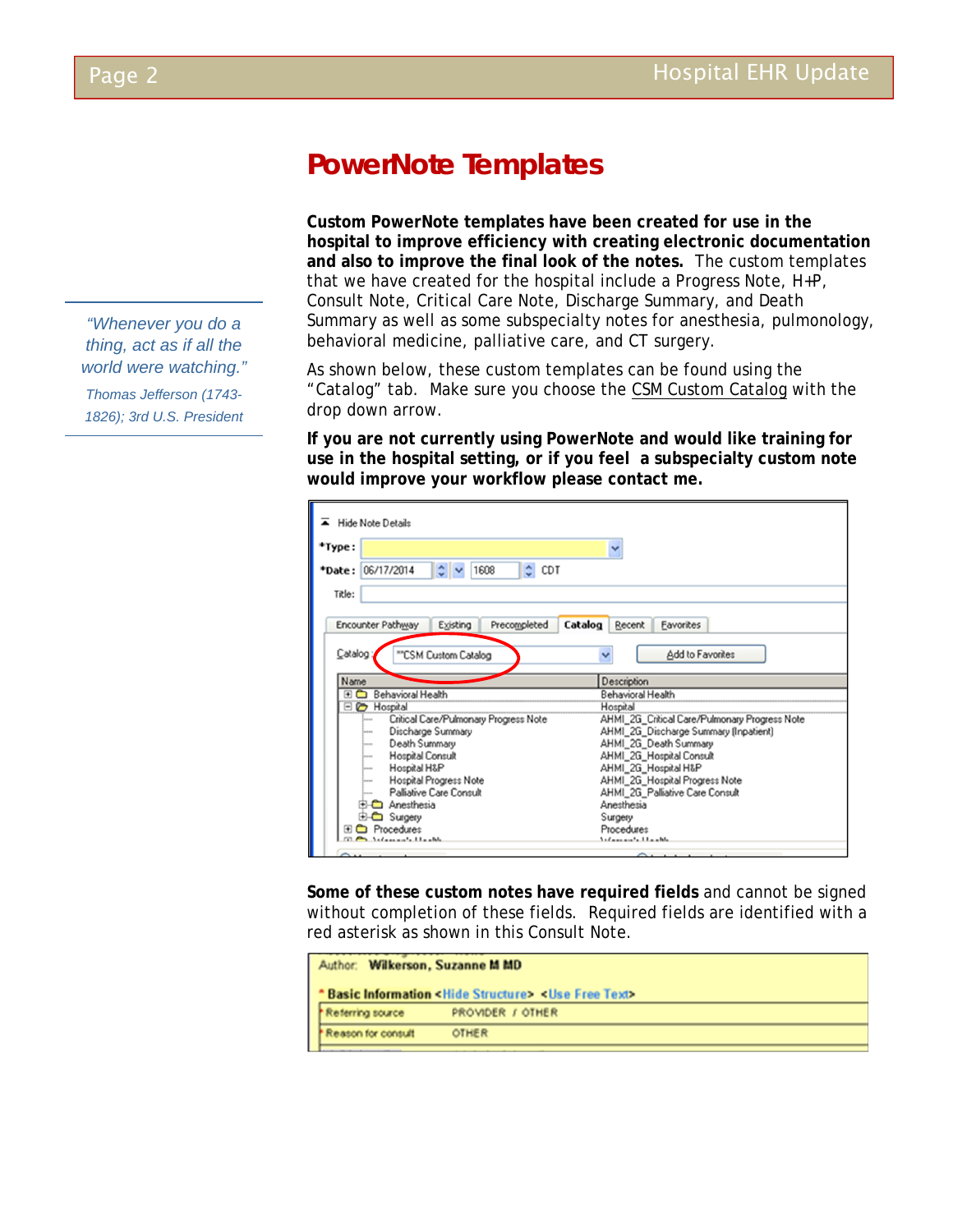## **Problem List SNOMED Conversion**

In order to improve communication between differing electronic record systems, **Meaningful Use Stage 2 mandates that all problems in the Problem List be coded with SNOMED Codes instead of ICD9.** (This is a separate mandate from the delayed ICD10 coding mandate. ICD10 is for "Diagnoses" linked to an individual encounter. SNOMED is for ongoing "Problems.")

**Effective 6/19/14, a change will be seen when searching for and adding problems to the Problem List.** You will notice that **in the Problem Search you will see IMO codes** instead of ICD9 codes. The selected IMO problem will save to the chart as a SNOMED problem. **You will only be able to search with terms and will not be able to search with numeric ICD9 codes.** 

The system level problem folders were created with ICD9 problems so those folders will be inactivated. Your personal favorite folders will remain but **you may see a SNOMED conversion window (shown below) when you use favorites.** This window may also be seen when converting a diagnosis (ICD9) to a problem if there isn't a one-to-one match between the ICD9 diagnosis and a SNOMED problem.



*IMO is a diagnosis search tool for medical terminology.*

### **Conversion Window**

| <b>IESTPATIONI, DEPUG : Convert</b>                                       |                                                              |                                                        |                          |                 |                       | 551                                                                     |
|---------------------------------------------------------------------------|--------------------------------------------------------------|--------------------------------------------------------|--------------------------|-----------------|-----------------------|-------------------------------------------------------------------------|
| <b>TESTPATIENT, THOMAS</b><br>POP.                                        | DOR:01/03/1974<br>Age: 40 years<br>Adv Dir Yes               |                                                        | <b>Sara Made</b><br>Loct | Finant          | MRN:535-20011570      | Allergies: codein<br><b>Indicas Mensurage</b><br><b>CSMConnect: Ves</b> |
| 1. Select an item to map.                                                 | 2. Select a target.                                          |                                                        |                          |                 |                       |                                                                         |
| <b>Current Problem</b><br>Code<br>272.4<br>1 <sup>-1</sup> Myterlipidemia | "Search: Hiperlockmis                                        |                                                        |                          | Contains        | w.                    | were: Terrinology                                                       |
|                                                                           | Search by Name                                               |                                                        | Search by Code           |                 |                       |                                                                         |
|                                                                           | <b>Terranology:</b><br>E2-9-01                               |                                                        |                          | Terrenckgy Arts | cal tempology avec to | $\equiv$                                                                |
| Double click new term                                                     |                                                              |                                                        |                          | Code            | Teminolog             | п<br>Teminology Axis                                                    |
|                                                                           | Huperlipulersia LDL goal c 130                               |                                                        |                          | 2724            | ICD-SCM               | <b>IMO Oceane L Irquies</b>                                             |
|                                                                           | HuterSpidence with target LDL less than 1.30                 |                                                        |                          | 2724            | <b>ICD-BOM</b>        | (MC) Crowan & Inguiser                                                  |
|                                                                           | <b>Borderine huperlipidensa</b>                              |                                                        |                          | 272.4           | ICD-5CM               | <b>IMO Oceane &amp; Inguier</b>                                         |
|                                                                           | Continued hyperlipidemia                                     |                                                        |                          | 272.2           | ICD-SCM               | <b>IM3 Disease L Injuries</b>                                           |
|                                                                           |                                                              | Continued hyperlipidemia accordined with how 2 diabet. |                          | 250.00          | ICD-SO4               | <b>IMO Disease &amp; Inquies</b>                                        |
|                                                                           |                                                              | CM type 1 with diabetic mixed hyperlipidemia           |                          | 250.81          | ICD-5CM               | <b>IMO Disease L Inguies</b>                                            |
|                                                                           | EM type 2 with diabetic mixed hyperlipdemia                  |                                                        |                          | 250.00          | ICD-5-CM              | <b>MO Donase &amp; Ingunes</b>                                          |
|                                                                           | Excential fundial hyperlipsbenia                             |                                                        |                          | 272.2           | ICD-5CM               | <b>IMO Disease L Injuries</b>                                           |
|                                                                           | Fandal continued hyperliputerius                             |                                                        |                          | 272.2           | ICD-BOM               | <b>IMO Disease &amp; Inguies</b>                                        |
|                                                                           | Fandid huperlipidenia                                        |                                                        |                          | 272.4           | ICD-5-CM              | <b>IMO Dicesos &amp; Injuries</b>                                       |
|                                                                           |                                                              | Fanilial multiple lipoprotein-type hyperlipidemia      |                          | 272.4           | ICD-5-D4              | <b>IMO Disease L Inquies</b>                                            |
|                                                                           |                                                              | Fands history of funded combined hyperlipidemia        |                          | <b>V18.19</b>   | ICD-5OK               | IMD Supplicites inf.                                                    |
|                                                                           | Fandy huttory of hyperlipidemia                              |                                                        |                          | <b>V18.19</b>   | ICD-5CM               | IMD Suppl class inf.                                                    |
|                                                                           | Fandy hotory of mixed hyperlipulerua                         |                                                        |                          | V18.3           | ICD-SO4               | IMO Suppl class infl.                                                   |
|                                                                           | <b>Acred huperlipidemia</b>                                  |                                                        |                          | 272.3           | ICD-SO4               | <b>IMO Disease &amp; Injuries</b>                                       |
| Selectione of these options:                                              | perfections                                                  |                                                        |                          | V18.19          | ICD-SO4               | IMO Supplicites infl.                                                   |
|                                                                           | exhibition                                                   |                                                        |                          | <b>V18.19</b>   | ICD-5/DK              | IMD Supplicites inf.                                                    |
|                                                                           | H/O landal contaned huperlipdenia                            |                                                        |                          | V12.29          | ICD-SO4               | IMO Suppl class will                                                    |
| 3. Verify mapping details                                                 | Middle Accounting                                            |                                                        |                          | 14.3.34         | ATA-A-TAA             | <b>BASIC ALL AND ARTICLES</b>                                           |
| ad Patents<br>his Timer<br>This Patient                                   |                                                              | Cade                                                   | <b>Dx Tupe</b>           | Conferration    | Classification.       | Clearal Service<br>Details                                              |
| 75<br>75<br>Renove                                                        | w<br>a vith targ                                             | 292.4                                                  | Discharge                | v Cardward      | w Pedral              | . Pon-Specified by Show Details                                         |
| ĸ<br>Converts the<br>item this time for<br>this patient                   | ∼<br>Permanently<br>converts the<br>item for this<br>patient | NOT RECOMMENDED<br>*Recommended                        |                          |                 |                       |                                                                         |
|                                                                           |                                                              |                                                        |                          |                 |                       | ×<br>Cancel                                                             |

 *"I've learned from experience that the greater part of our happiness or misery depends on our dispositions and not on our circumstances." Martha Washington (1731- 1802); U.S. First Lady*